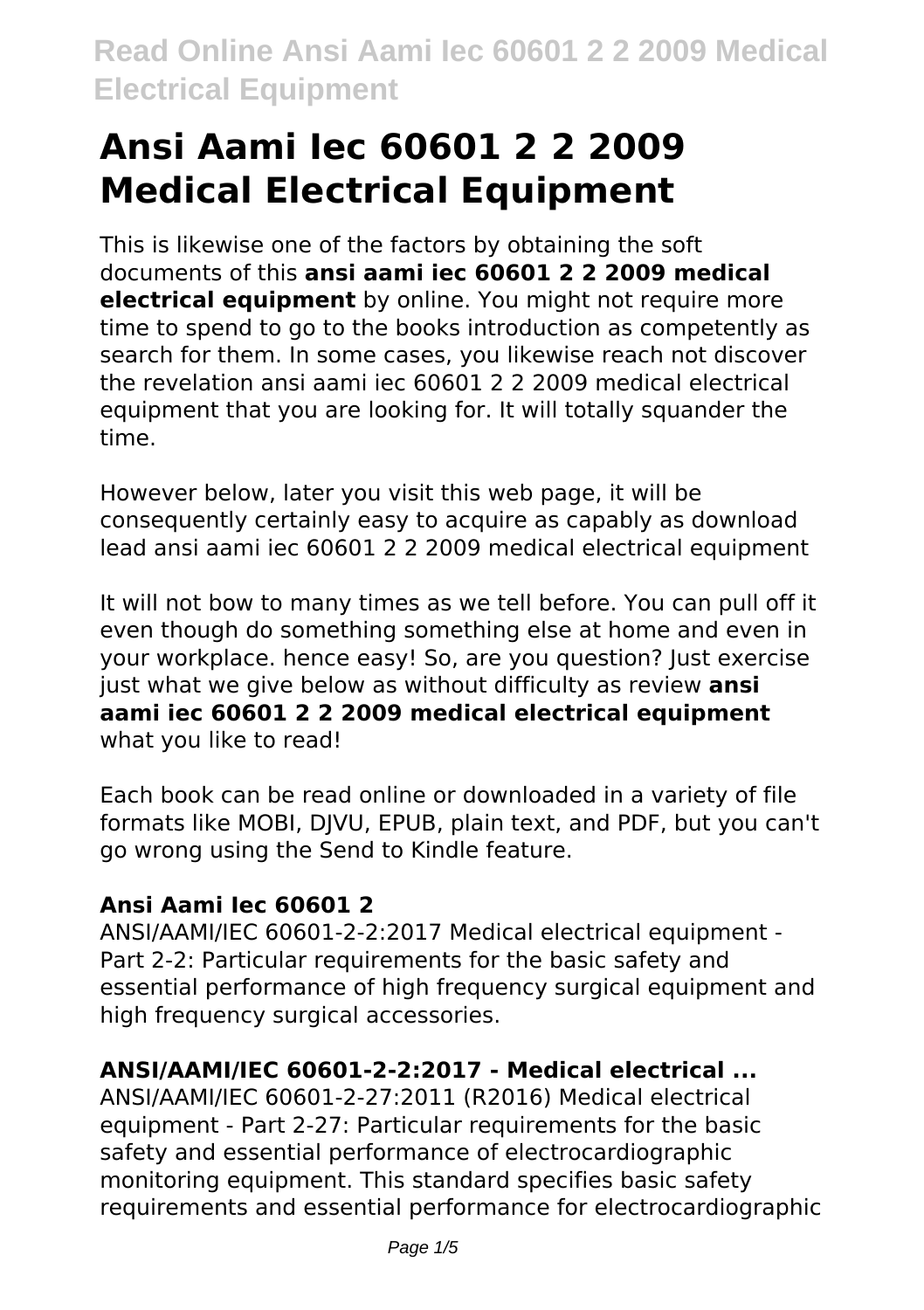# (ECG) monitoring equipment.

# **ANSI/AAMI/IEC 60601-2-27:2011 (R2016) - Medical electrical ...**

ANSI/AAMI/IEC 60601-2-25:2011 (R2016) Medical electrical equipment - Part 2-25: Particular requirements for the basic safety and essential performance of electrocardiographs. Specifies basic safety and essential performance requirements for electrocardiographs for the production of ECG reports for diagnostic purposes.

#### **ANSI/AAMI/IEC 60601-2-25:2011 (R2016) - Medical electrical ...**

ANSI/AAMI/IEC 60601-2-4:2010 (R2015) Medical electrical equipment - Part 2-4: Particular requirements for basic safety and essential performance of cardiac defibrillators

# **ANSI/AAMI/IEC 60601-2-4:2010 (R2015) - Medical electrical ...**

ansi/aami/iec 60601-2-50:2009 Medical Electrical Equipment ù Part 2-50: Particular requirements for the basic safety and essential performance of infant phototherapy equipment This standard specifies requirements for infant phototherapy equipment and can also be applied to infant phototherapy equipment used for compensation or alleviation of ...

# **ANSI/AAMI/IEC 60601-2-50:2009 - Medical Electrical ...**

Background of ANSI/AAMI adoption of IEC 60601-2-21:2009 The International Electrotechnical Commission (IEC) is a worldwide organization for standardization comprising all national electrotechnical committees (IEC National Committees). The United States is one of the IEC members that took an active role in the development of this standard.

# **ANSI/AAMI/IEC 60601-2-21:2009, Medical Electrical ...**

American National Standard ANSI/AAMI/IEC 60601-2-2:2017 (Revision to ANSI/AAMI/IEC 60601-2-2:2009) Medical electrical equipment— Part 2-2: Particular requirements for the basic safety and essential performance of high frequency surgical equipment and high frequency surgical accessories . Approved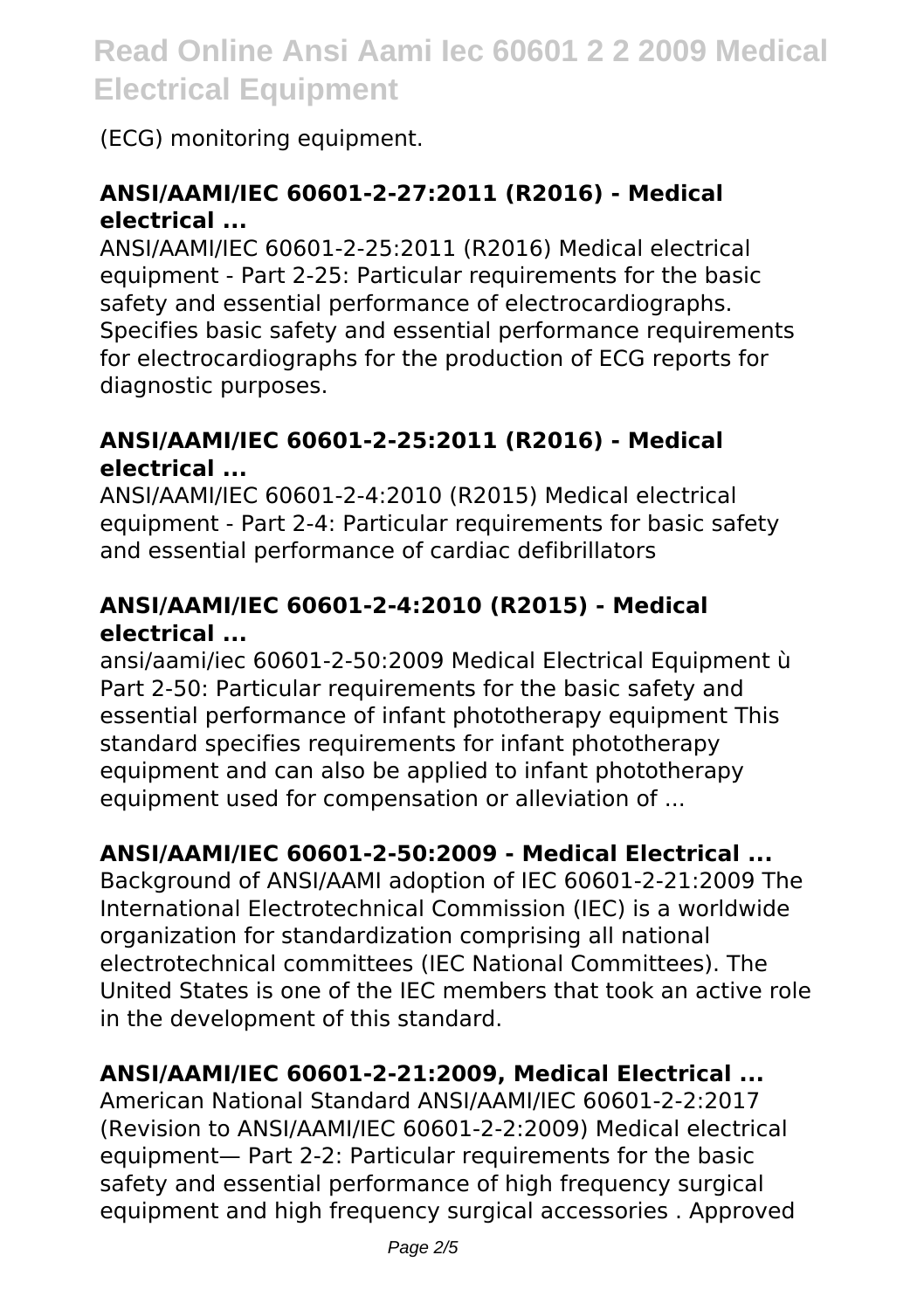11 June 2017 by . AAMI . Approved 30 June 2017 ...

# **American National Standard - The AAMI Store**

AAMI/IEC 60601-1-2 specifies requirements and tests for electromagnetic compatibility of equipment and/or systems and serves as the basis of electromagnetic compatibility requirements and tests in Particular Standards.

### **ANSI/AAMI/IEC 60601-1-2:2001 - Medical electrical ...**

AAMI/IEC 60601-1-2 applies to the basic safety and essential performance of medical electrical equipment and medical electrical systems. It also applies to electromagnetic compatibility (EMC) of medical electrical equipment and medical electrical systems.

#### **ANSI/AAMI/IEC 60601-1-2:2014 - Medical electrical ...**

© 2011 Association for the Advancement of Medical Instrumentation ■ ANSI/AAMI/IEC 60601-2-27:2011 v Glossary of equivalent standards International Standards adopted in the United States may include normative references to other International Standards.

#### **American National Standard - The AAMI Store**

IEC 60601-1-2: 2007[3rd Ed.]: Medical Electrical Equipment - Part 1-2: General Requirements for Safety - Collateral Standard: Electromagnetic Compatibility - Requirements and Tests AAMI/ANSI/IEC ...

# **Electromagnetic Compatibility (EMC) | FDA**

ANSI/AAMI ES 60601-1:2005/(R)2012 & A1:2012 AAMI Standards and Recommended Practices ANSI/AAMI ES60601-1:2005/(R)2012 and A1:2012, C1:2009/(R)2012 and A2:2010/(R)2012 (Consolidated Text) Medical electrical equipment— Part 1: General requirements for basic safety and essential performance (IEC 60601-1:2005, MOD). I AAMI AAMI AAMI 1--2-226 ...

# **ANSI/AAMI ES60601-1:2005/(R)2012 & A1:2012, Medical**

**...**

ANSI/AAMI ES 60601-1:2005/(R)2012 AAMI Standards and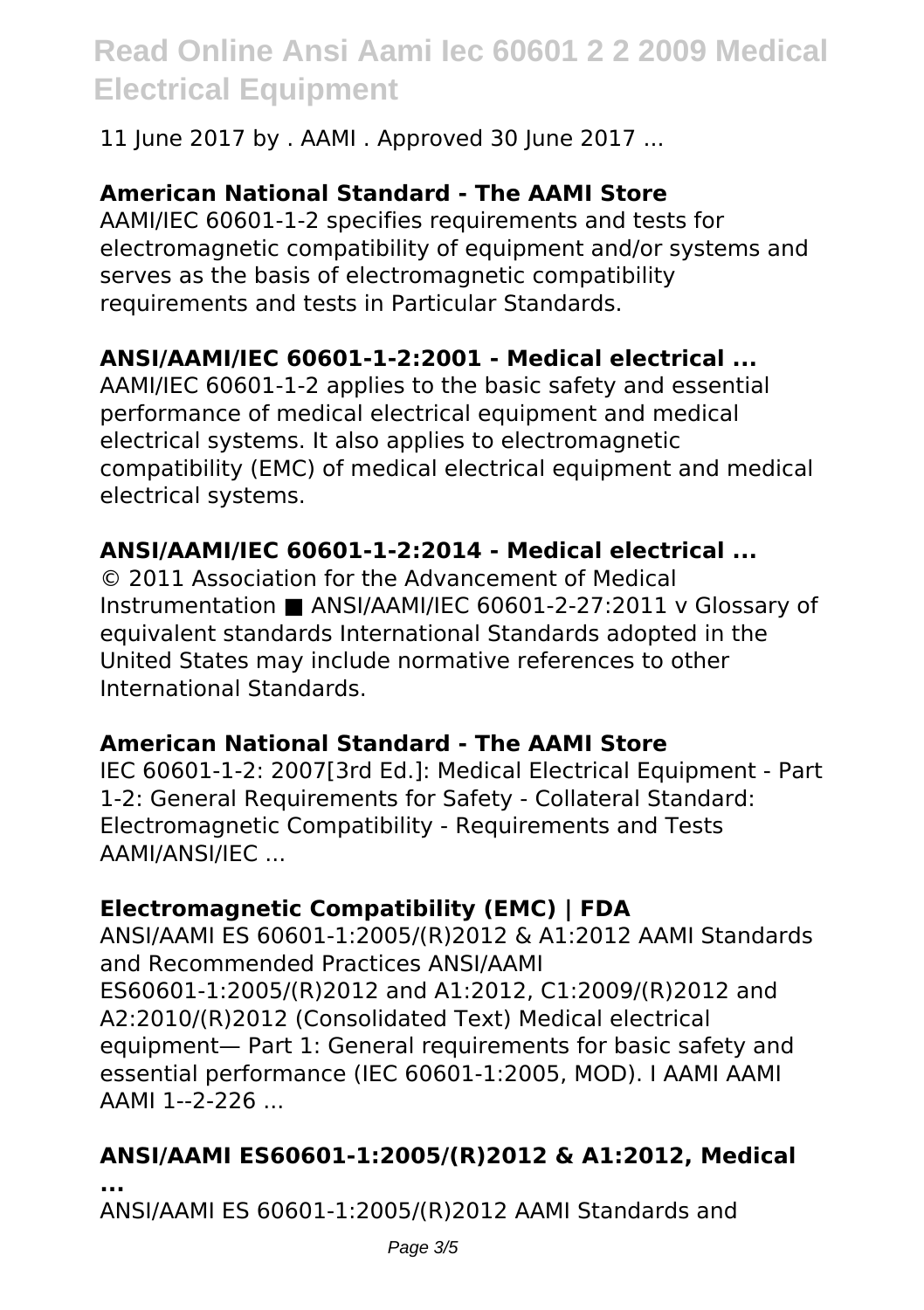Recommended Practices ANSI/AAMI ES60601-1:2005/(R)2012 and C1:2009/(R)2012 and A2:2010/(R)2012 (Consolidated Text) Medical electrical equipment— Part 1: General requirements for basic safety and essential performance (IEC 60601-1:2005, MOD). I AAMI AAMI AAMI 1--2-226 .aami.org.

# **ANSI/AAMI ES60601-1:2005/(R)2012, Medical electrical ...**

vi © 2012 Association for the Advancement of Medical Instrumentation ■ ANSI/AAMI/IEC 60601-2-25:2011 Glossary of equivalent standards International Standards adopted in the United States may include normative references to other International Standards.

### **American National Standard - The AAMI Store**

Electrosurgical devices (Use AAMI/IEC-60601-2-2)

#### **AAMI-HF18 | Electrosurgical devices (Use AAMI/IEC-60601-2 ...**

IEC 60601-2-2:2017 applies to the basic safety and essential performance of HF surgical equipment and HF surgical accessories. HF surgical equipment having a rated output power not exceeding 50 W...

#### **Recognized Consensus Standards**

ANSI AAMI IEC: 60601-1-8:2006 and A1:2012: Medical Electrical Equipment ¿ Part 1-8: General requirements for basic safety and essential performance ¿ Collateral Standard: General requirements, tests and guidance for alarm systems in medical electrical equipment and medical electrical systems. IEC: 60601-1-8 Edition 2.1 2012-11

#### **Recognized Consensus Standards**

ANSI/AAMI/IEC 60601-2-4:2010/A1:2018. ANSI/AAMI/IEC 60601-2-4:2010 + Amendment 1:2018 (Consolidated Text) Medical electrical equipment—Part 2-4: Particular requirement s for the basic safety and essential performance of cardiac defibrillators, including Amendment 1 . Approved 21 November 2018 by . AAMI . Approved 11 January 2019 by . American ...

# **American National Standard - my.aami.org**